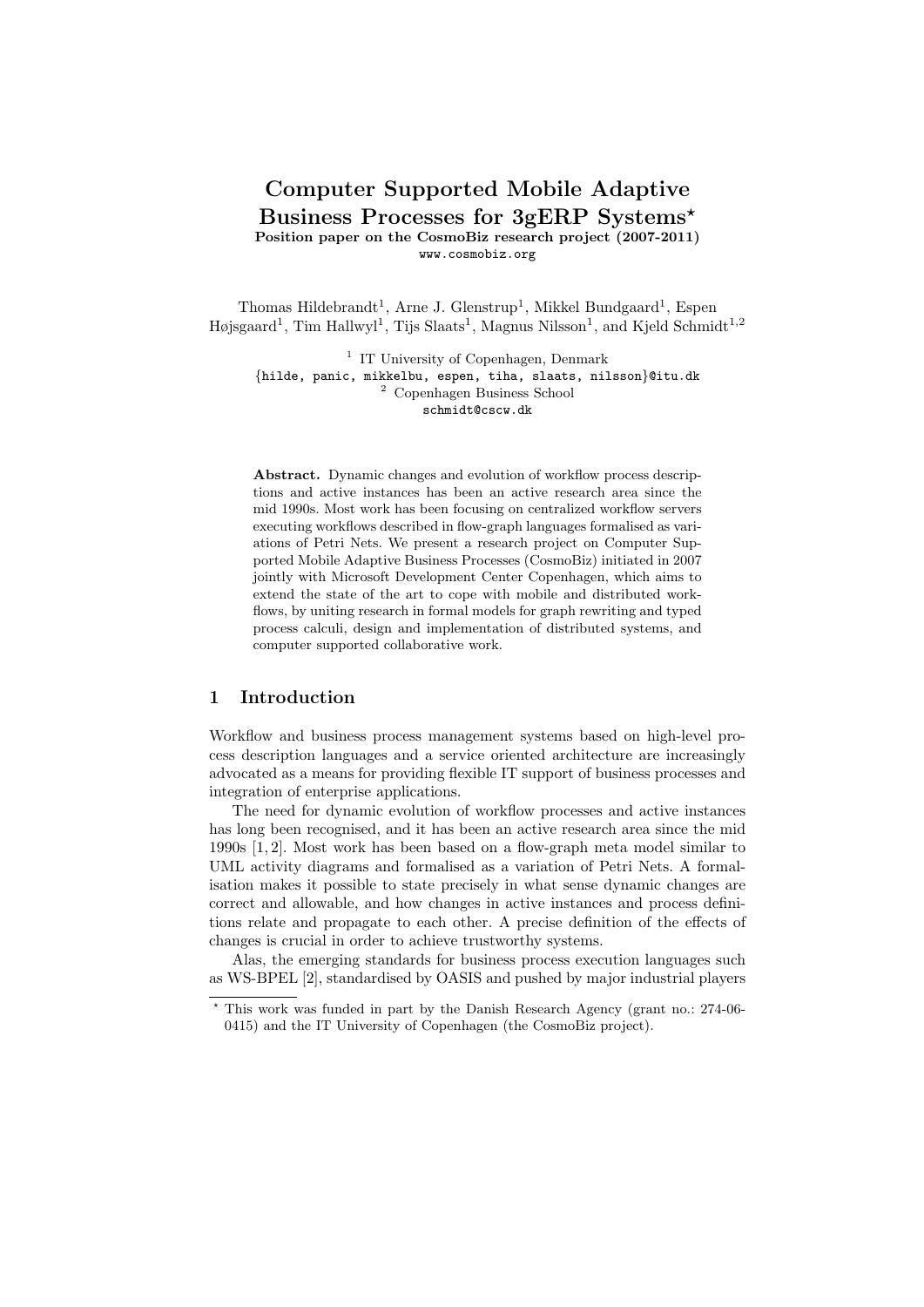including Microsoft, IBM, Oracle, and SAP, are as yet only based on informal and ambiguous specifications and as such thus have no basis for supporting trustworthy dynamic evolution. Additionally, a large number of business and work processes, for instance within the transport, construction and sales domains, are inherently distributed or even mobile and location based. Since the need for dynamic evolution and adaptations of workflow processes often originates decentrally from the services or workers carrying out the individual activities, architectures and formalisations supporting the execution and evolution of business processes and workflows at any location are required.

We present in this position paper a cross-disciplinary research project at the IT University of Copenhagen on Computer Supported Mobile Adaptive Business Processes (CosmoBiz) initiated in 2007 and running for four years. The aim of the project is to provide formalisations and implementations of business process languages extended to allow for flexible mobile and disconnected operation of Enterprise Resource Planning (ERP) systems as developed by Microsoft Development Center Copenhagen [3]. To achieve this aim, the project unites research in computer supported collaborative work (described in Sec. 2), formal models for graph rewriting and typed process calculi (described in Sec. 3), and design and implementation of distributed systems (described in Sec. 4). The research will be informed by challenges provided by developers working on state-of-the art distributed and mobile business applications at the industrial partner, the Mobile Applications Group at Microsoft Development Center Copenhagen, and in particular by field studies and real cases of distributed and mobile business processes.

The CosmoBiz research project is divided into a PhD project and two Post-Doc projects. The PhD project was initiated in August 2007 by Espen Højsgaard under the supervision of Thomas Hildebrandt and Arne Glenstrup, and focus on the research of formalisations of mobile adaptive business process execution languages as described in Sec. 3 and providing extensible distributed implementations as described in Sec 4. The goal of the first PostDoc project, carried out by Mikkel Bundgaard, is to research types for calculi and languages for mobile adaptive business processes. The primary goal of the second PostDoc project, recently initiated by Magnus Nilsson, will be, as described in Sec. 2, to identify adequate business process execution language constructs for distribution, mobility, and evolution, based on ethnographic field studies of mobile work processes and process evolution combined with experimental prototyping. This work will be carried out jointly with Kjeld Schmidt.

During the entire project period, research assistants and student programmers will contribute to the implementation of research-based prototypes of mobile business process execution languages as described in Sec. 4.

## 2 Studies of Mobile Adaptive Business Processes

Research in the area of Computer Supported Cooperative Work (CSCW) has been exploring and developing advanced information technologies that may sup-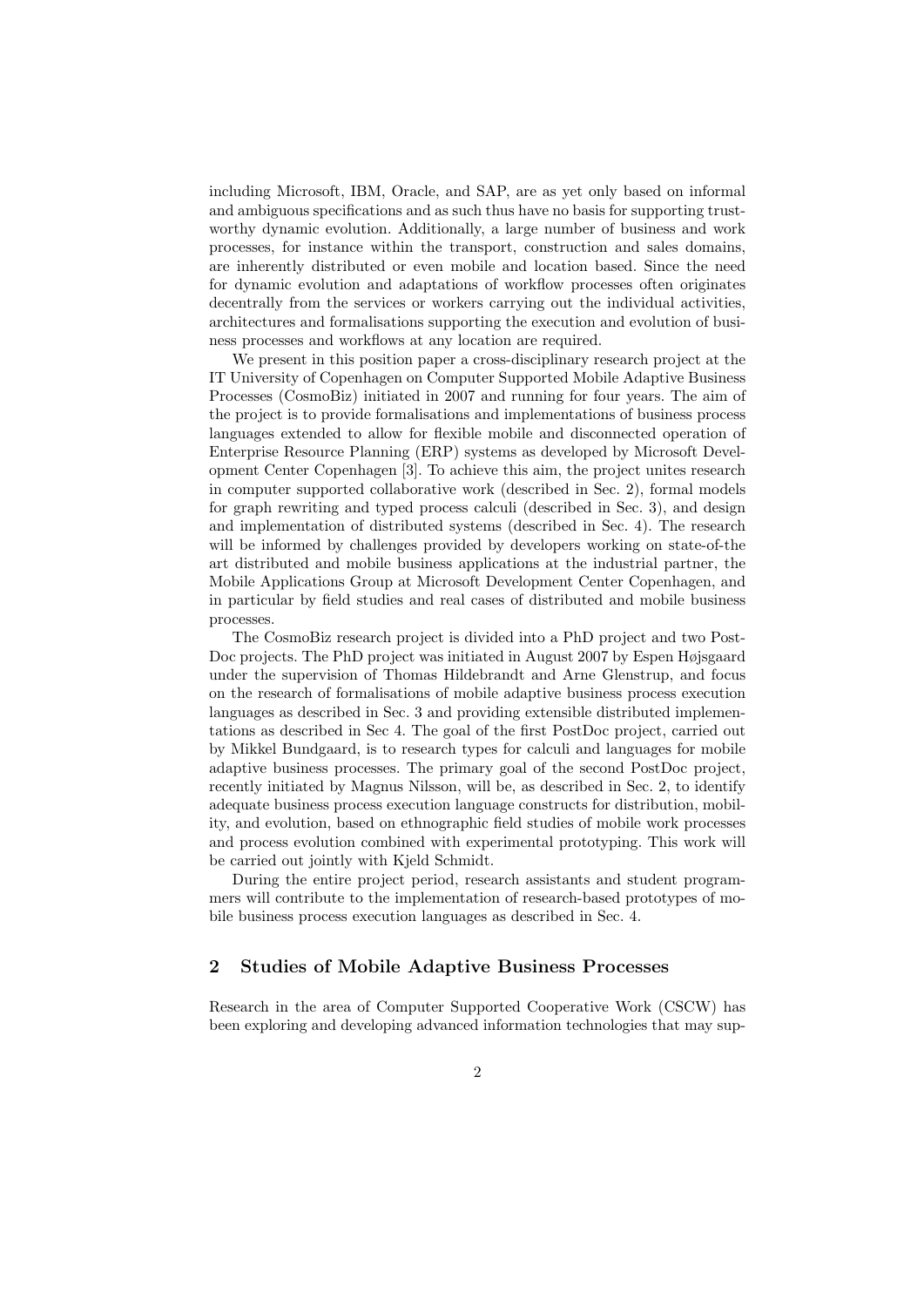port the coordination and integration of distributed activities in complex work settings. Significant progress has been made in understanding both how cooperating actors effortlessly align their activities by exploiting their knowledge of material settings and embodied actions to be aware of the changing state of affairs [4, 5], and how they devise and employ coordination constructs such as workflow specifications to handle complex interdependencies [6, 7]. At the same time, notable progress has been made with respect to the development of advanced technologies and formal notations to support coordinative practises [8– 10].

As surveyed in [11, 12], there is a visible gap, conceptually as well as technologically, between the technologies that regulate pre-defined workflows and technologies that facilitate embodied practises of improvised and adaptive coordination [13]. This deficit becomes acutely visible when mobility of actors and resources is taken into account.

Taking as starting point the previous work on computer supported cooperative work outlined above, the CosmoBiz research project aims to carry out field studies of real cases of distributed and mobile business processes, of which some will be identified by the industrial partner in the project, Microsoft Development Center Copenhagen. This will provide challenging scenarios for dynamic evolution and result in quantitative and qualitative assessments of evolution techniques. Examples of scenarios already identified are mobile and distributed processes involved in supporting mobile sales people and consultants, homecare employees [12] and construction workers.

#### 3 Formalising Mobile Adaptive Business Processes

As mentioned in the introduction, current standards for business process execution languages are as yet only based on informal and ambiguous specifications and thus have no basis for supporting dependable dynamic (nor distributed) evolution. In the CosmoBiz project we research formal models for business process and workflow processes. These models will ensure us a sound basis for extending languages with complex primitives for process evolution and mobility. The models will also be used as a foundation for the prototypes and development of type systems.

So far, our work has been concentrated on formalising subsets of WS-BPEL, representing a current state-of-the art business process execution language [14]. Providing a formal semantics for commercially used business process execution languages is a milestone for the international research efforts on process modelling and global ubiquitous computing [15].

More specifically, we have build upon the recent formalism of bigraphical reactive systems developed by Milner and co-workers [16, 17] which is a promising general semantical framework for mobile and ubiquitous communicating processes. Bigraphs is an extensible meta-model in the sense that one may define domain specific bigraph models and benefit from the general theory of bigraphs, just as well as XML is an extensible meta-language for semi-structured data in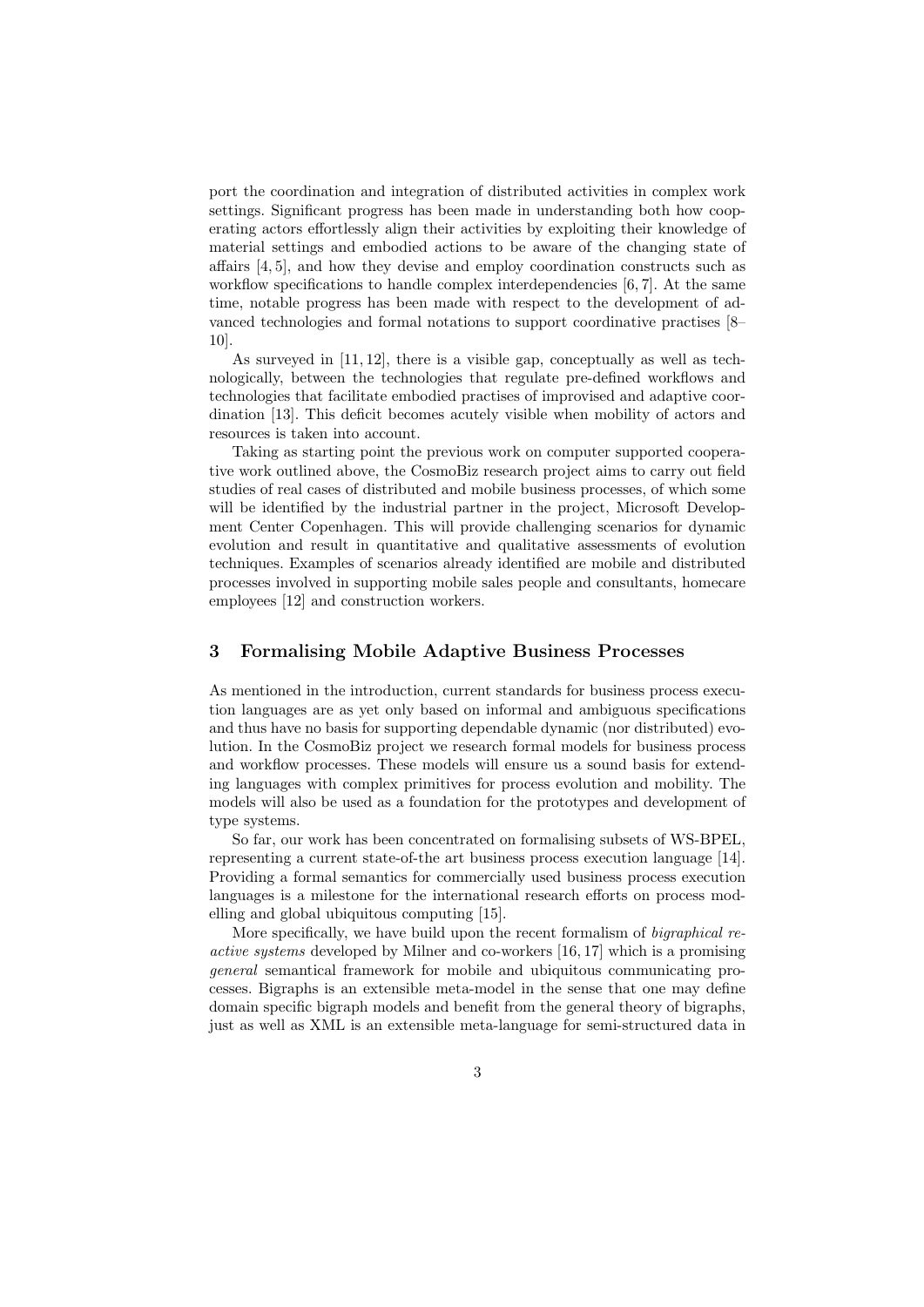which one can define domain specific semi-structured data formats and benefit from general XML technologies. From the extensibility of bigraphs, we obtain the possibility to make changes in the syntax and semantics of the business process languages that we formalise. Thus bigraphs provide us with the opportunity to continuously assess and adapt our formalisation with respect to the concrete business process language under consideration. In other words, the extensibility of the bigraph model supports flexible language engineering, and in fact, provides a basis for process language evolution. It have been shown that bigraphs can faithfully express traditional process calculi and formalisms such as condition/event Petri Nets [18],  $\pi$ -calculus and Mobile Ambients [19], and recently higher-order mobile resources [20], context-dependent mobile systems [21], and typed  $\pi$ -calculus [22].

In the paper [23] we propose and formalize a higher-order WS-BPEL-like language called Higher-order mobile embedded BPEL (HomeBPEL), where processes are values that can be stored in variables and dynamically instantiated as embedded sub-instances. A sub-instance is similar to a WS-BPEL scope, except that it can be dynamically frozen during a session and stored as a process in a variable. When frozen in a variable, the process instance can be sent to remote services as any other content of variables and dynamically re-instantiated as a local sub-instance continuing its execution. This conceptually relatively simple idea results in a very powerful higher-order business process language allowing to express a nested hierarchy of processes and business process management processes.

We exemplify the use of HomeBPEL by an example of pervasive healthcare. where instances of treatment workflows are moved between and executed locally on mobile devices belonging to either the doctor or the patient, depending on whether the treatment workflow requires actions by the doctor or it prescribes actions carried out as self-treatment by the patient.

The flexibility offered by mobility and dynamic distributed evolution makes the construction of correct business process descriptions more complex. We propose to address the complexity by adding type systems to the languages controlling aspects such as proper composition of processes [24–26], invocation of sub-processes, mobility of processes [27] and their access rights [28]. Not only do type systems play an increasingly important role for calculi for concurrency and mobility, they have also become more expressive; whereas original type systems ensured the absence of runtime type errors, contemporary behavioural typeand-effect systems ensure behavioural properties, such as deadlock-freedom [29]. We also plan to examine the approaches done for Boxed Ambients [30] and for the higher-order  $\pi$ -calculus [31] on the safe integration of higher-order mobility and sessions. Initial work on types for bigraphical reactive systems is presented in [32].

In the following section we will briefly outline the use of the bigraphical formalisation of the business process language for business process language design and prototype execution engines.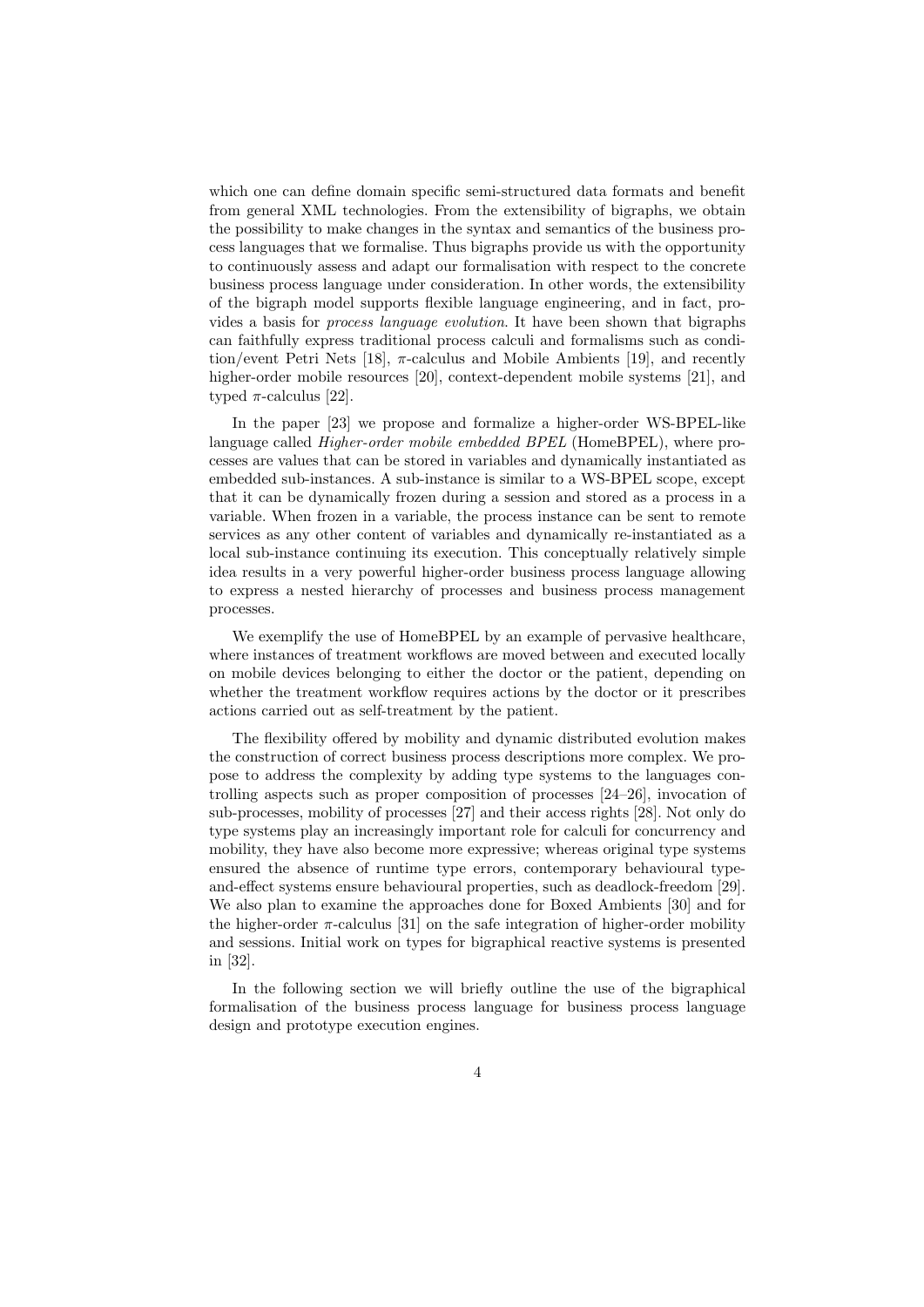#### 4 Implementing Mobile Adaptive Business Processes

One of the aims of the CosmoBiz project is to provide an implementation of a generic process execution engine that supports process language evolution as well as executing and evolving processes on a large number of mobile clients even in the presence of device disconnections. The challenges implementation-wise is to support *wide-scale distribution* of the processes and *lightweight engines* suitable for resource-constrained devices and disconnected operation.

The layers of the proposed implementation is shown in Fig. 1. We expect to explore possibilities for basing the implementation upon a value-oriented peer-to-peer distributed persistent storage middleware for storing XML documents, called XML Store [33]. On top of XML Store, we build an engine, called Distributed Reactive XML [34], which is a distributed implementation of an extensible distributed process calculus based on bigraphical reactive systems [16, 17]. The engine stores versions of XML documents representing the state of the execution (a bigraphical representation in XML of



Fig. 1. The layers of the proposed implementation.

process as well as data) of the processes in the XML Store and executes the processes by distributed concurrent rewriting of XML documents with optimistic concurrency control. Finally, the engine allows us to capture the semantics of business process execution as bigraphical reaction rules represented as XML (demonstrated for a subset of BPEL in [35]), providing support for language engineering simply by changing the rewrite rules.

XML Store, by virtue of its peer-to-peer distributed storage layer, supports wide-scale distribution. The distribution will typically involve a number of more static peers which are more or less always available and a number of dynamic peers, laptops, PDAs, etc., which have intermittent connectivity and thus are expected to join and leave the storage layer regularly. Mobile clients thus may opt to directly be part of the storage layer as normal peers, or, in particular for resource-constrained clients, to be clients of the storage service rather than being peers.

One may obtain relatively lightweight execution engines by basing them on XML rewriting. Rather than using a database with a proprietary schema for storing process instances, we propose to simply store XML documents representing the state of each instance. For resource-constrained devices, we store only the parts of the process necessary for the (owner of the) the device; for example, for a mobile worker, only the state needed to carry out the work processes of the day. We are in the progress of implementing an execution engine suitable for mobile devices.

For mobility, supporting disconnected operation is essential. We cannot expect a mobile device to be continuously connected to the XML Store. However, XML Store is value oriented, which means that data items, once stored in XML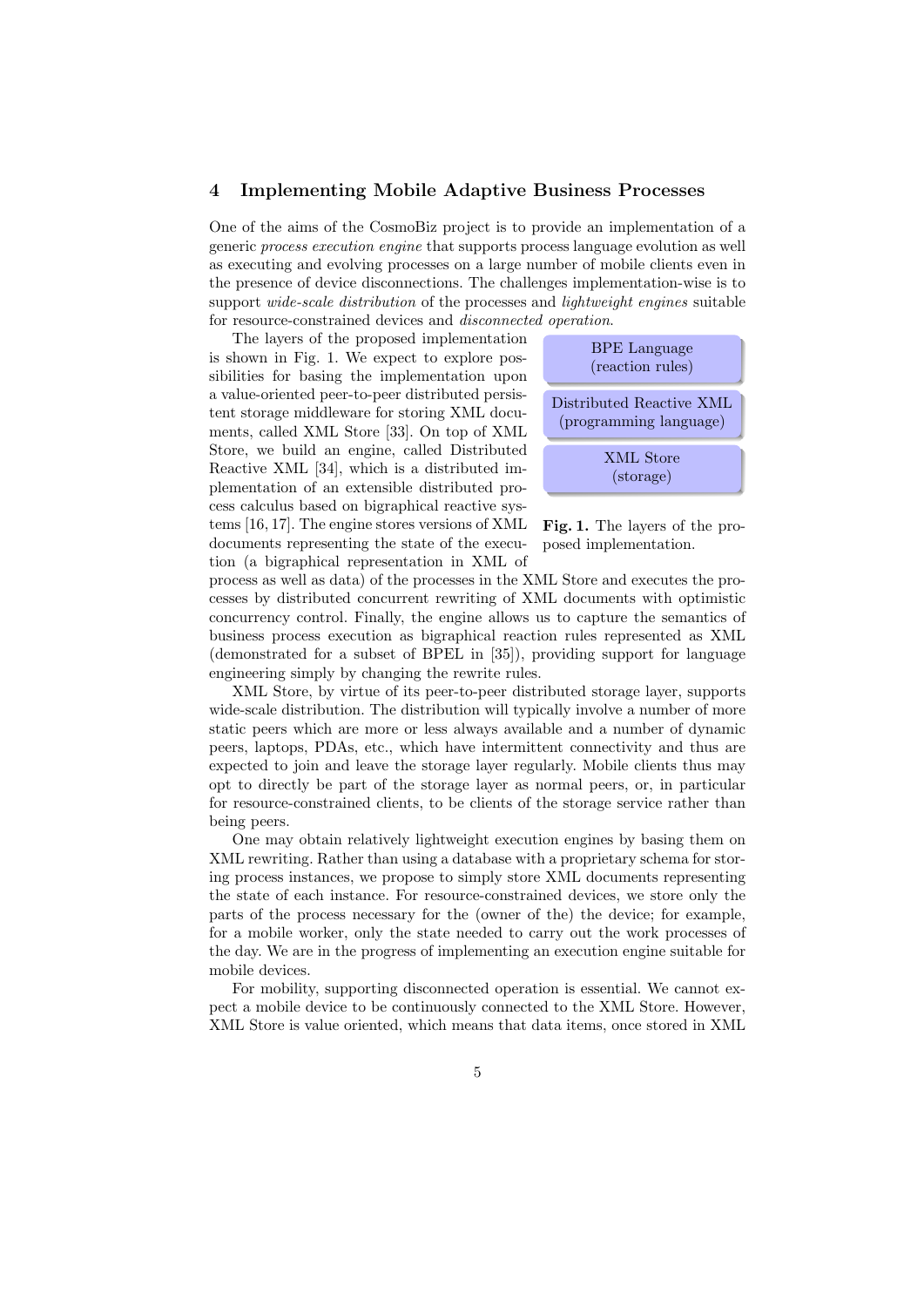Store, do not change, and this allows us to aggressively cache or replicate parts of the overall state on each mobile device (as above only the necessary parts). By constructing a lightweight execution engine, we allow the mobile device to continue executing its processes with respect to its local state. Once connected again, optimistic concurrency control tries to reconcile local changes to the state of the overall system. Of course, it is necessary to investigate different strategies for handling conflicts during reconciliation.

So far the work on the implementation has been focusing on exploring the Mobile Development Framework [3] developed by the industrial partner at Microsoft Development Center Copenhagen since the start of the research project. The framework introduces a new simple XML-based orchestration language allowing to build customized workflow-driven applications for accessing the ERP systems Microsoft AX and NAV. Essentially an application consists of a set of tasklets, implementing simple services running on the PDA allowing for e.g. creating new orders, customers or looking up previous sales statistics. The tasklets are then orchestrated to fit the workflow of e.g. the mobile salesman.

A prototype business process orchestration engine has been implemented by student programmer Tijs Slaats, that can be executed on the windows mobile platform and orchestrate the tasklets used in the Mobile Development Framework. We expect to use this as a basis for experiments and prototype implementation of a general engine on the windows mobile platform based on XMLrewriting.

Recently, research assistant Tim Hallwyl has been working on developing a prototype engine for WS-BPEL based on XML-rewriting. We expect to use this as a basis for experiments and prototype implementation of a general engine for WS-BPEL based on XML-rewriting.

# 5 Conclusion and project plan

To summarize, the CosmoBiz project addresses the challenge of providing flexible process languages and models that allow seamless and trustworthy adaption, distribution, and mobility of workflows and business processes.

So far the project has been focusing on imperative process languages extended with primitives for higher order mobile embedded processes and formalized as bigraphical reactive systems. This has resulted in a proposal and formalization of HomeBPEL, forming the foundation for further studies of type systems for higher order processes.

For future work we expect to be considering the use of declarative process languages, which are being proposed as basis for dynamic and flexible business processes. Initial studies of uses of a declarative process model and its formalization as LTL has been carried out in [36, 37] in relation to the TrustCare research project [38]. While declarative process languages have been proposed as a means to achieve more flexible process descriptions with respect to the logical ordering of actions, we intent also to explore their use to achieve more flexible process de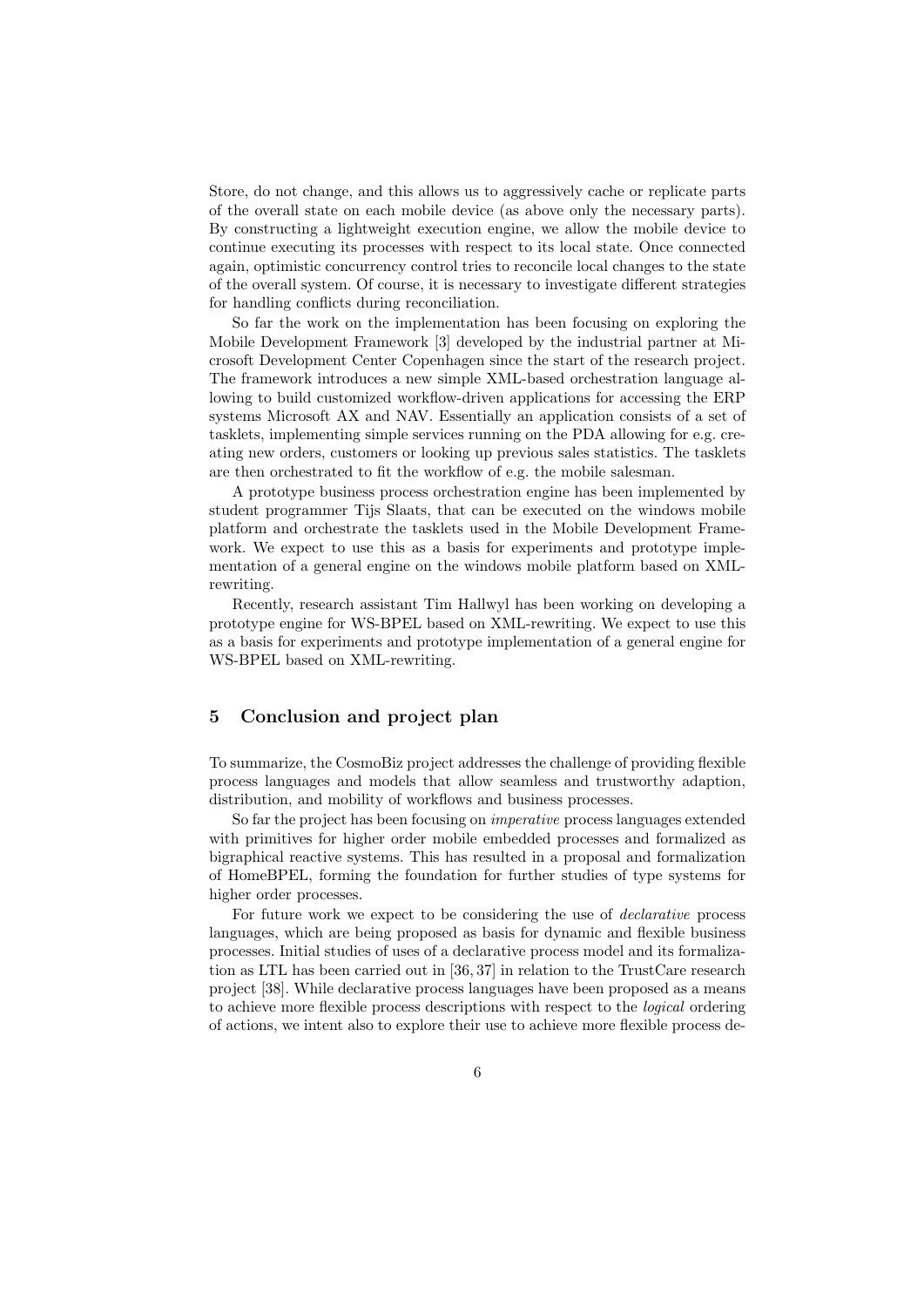scriptions with respect to the *spatial* distribution and truly concurrent execution of actions.

Finally, we expect to contribute to the study of projections from global descriptions to local end-points and interfaces, in particular in researching how to support changes to processes, dynamic generation and verification of interfaces, and the generation of human user interfaces.

## References

- 1. Weske, M., van der Aalst, W.M.P., Verbeek, E.: Special issue on advances in business process management. Data  $&$  Knowledge Engineering  $50(1)$  (2004)
- 2. OASIS WSBPEL Technical Committee: Web Services Business Process Execution Language, version 2.0 (2007)
	- $\langle$ http://www.oasis-open.org/committees/download.php/23665/ $\rangle$ .
- 3. Microsoft: Microsoft dynamics mobile development tools white paper extending business solutions to the mobile workforce. Webpage (2007)  $\langle \text{http://dynamicsuser.net/files/folders/94158/download.argv}\rangle.$
- 4. Heath, C.C., Luff, P.: Technology in Action. Cambridge University Press (2000)
- 5. Schmidt, K.: The problem with "awareness": Introductory remarks on "awareness
- in CSCW". Computer Supported Cooperative Work 11(3–4) (2002) 285–298
- 6. Schmidt, K., Simone, C.: Coordination mechanisms: Towards a conceptual foundation of CSCW systems design. Computer Supported Cooperative Work 5(2–3) (1996) 155–200
- 7. Schmidt, K., Wagner, I.: Ordering systems: Coordinative practices and artifacts in architectural design and planning. Computer Supported Cooperative Work 13(5– 6) (2004) 349–408
- 8. Simone, C., Divitini, M., Schmidt, K.: A notation for malleable and interoperable coordination mechanisms for CSCW systems. In: COOCS'95, ACM Press (1995) 44–54
- 9. Simone, C., Divitini, M.: Ariadne: Supporting coordination through a flexible use of the knowledge on work processes. Universal Computer Science 3(8) (1997) 865–898
- 10. Divitini, M., Simone, C.: Supporting different dimensions of adaptability in workflow modeling. Computer Supported Cooperative Work 9(3–4) (2000) 365–397
- 11. Klein, M., Dellarocas, C., Bernstein, A.: Introduction to the special issue on adaptive workflow systems. Computer Supported Cooperative Work 9(3–4) (2000) 265–267
- 12. Nilsson, M.: Arbejdet i hjemmeplejen. Et etnometodologisk studie af IT-støttet samarbejde i den københavnske hjemmepleje (On home-care work. An ethnomethodological study of computer supported cooperative work in the municipality of Copenhagen). PhD thesis, Computer Science Department, Roskilde University (2008)
- 13. Schmidt, K., Simone, C.: Mind the gap! Towards a unified view of CSCW. In: COOP'00, IOS Press (2000) 205–221
- 14. Bundgaard, M., Glenstrup, A.J., Hildebrandt, T., Højsgaard, E., Niss, H.: Formalizing WS-BPEL and higher order mobile embedded business processes in the bigraphical programming languages (BPL) tool. Technical Report TR-2008-103, IT University of Copenhagen (2008)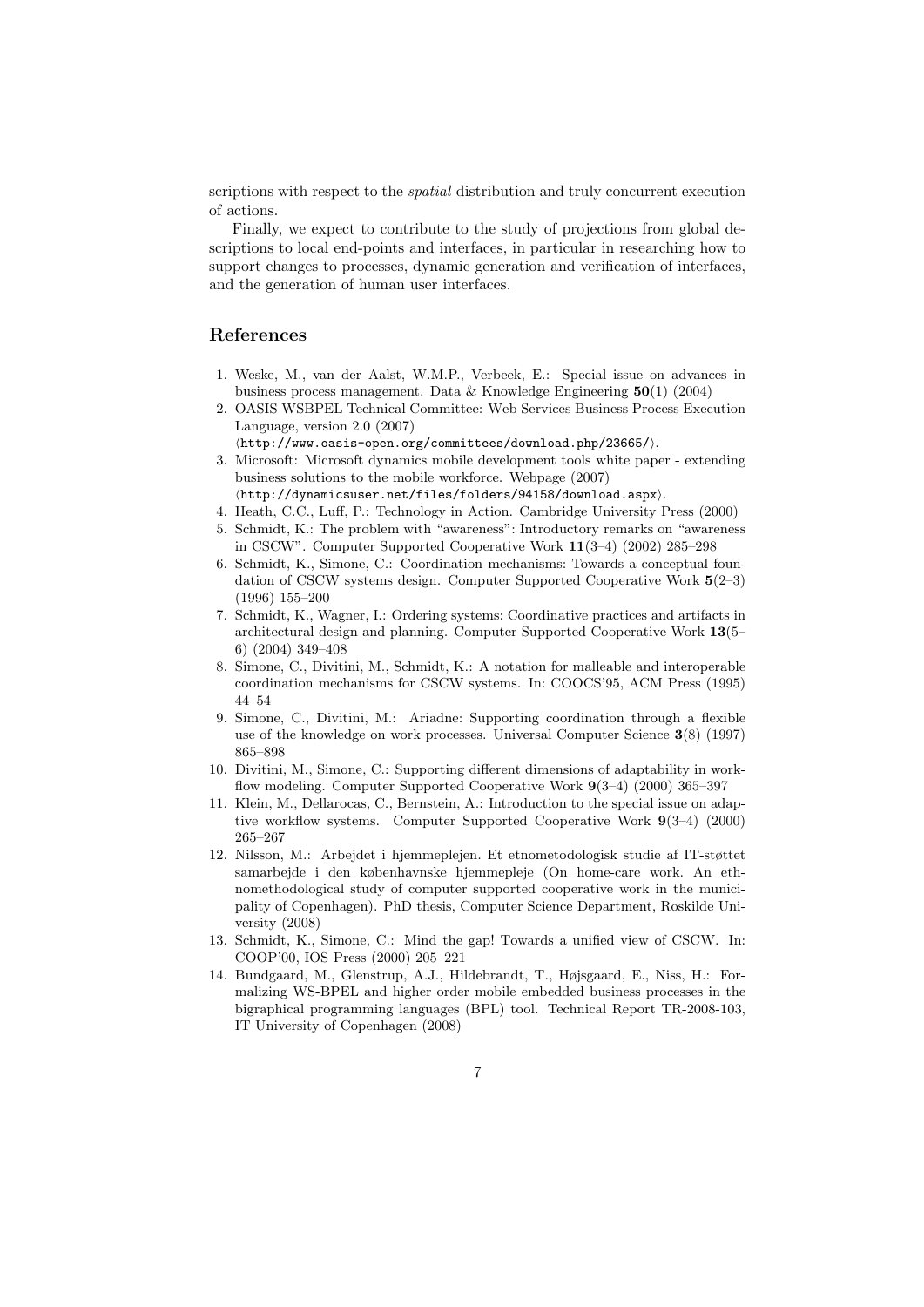- 15. Sloman, M.: Ubiquitous computing grand challenge. Webpage (2005)  $\langle$ http://www-dse.doc.ic.ac.uk/Projects/UbiNet/GC/ $\rangle$ .
- 16. Jensen, O.H., Milner, R.: Bigraphs and mobile processes (revised). Technical Report UCAM-CL-TR-580, University of Cambridge – Computer Laboratory (2004)
- 17. Jensen, O.H., Milner, R.: Bigraphs and transitions. In: POPL'03, ACM Press (2003) 38–49
- 18. Milner, R.: Bigraphs for Petri Nets. In: Lectures on Concurrency and Petri Nets: Advances in Petri Nets. Volume 3098 of LNCS., Springer (2004) 686–701
- 19. Jensen, O.H.: Mobile Processes in Bigraphs. PhD thesis, University of Aalborg (2006)
- 20. Bundgaard, M., Hildebrandt, T.: Bigraphical semantics of higher-order mobile embedded resources with local names. In: GT-VC'05. Volume 154 of ENTCS., Elsevier (2006) 7–29
- 21. Birkedal, L., Debois, S., Elsborg, E., Hildebrandt, T., Niss, H.: Bigraphical models of context-aware systems. In: FOSSACS'06. Volume 3921 of LNCS., Springer (2006) 187–201
- 22. Bundgaard, M., Sassone, V.: Typed polyadic pi-calculus in bigraphs. In: PPDP'06, ACM Press (2006) 1–12
- 23. Bundgaard, M., Glenstrup, A.J., Hildebrandt, T., Højsgaard, E., Niss, H.: Formalizing higher-order mobile embedded business processes with binding bigraphs. In: Proceedings of the 10th international conference on Coordination Models and Languages (COORDINATION'08). LNCS, Springer (2008) 83–99
- 24. Honda, K., Vasconcelos, V.T., Kubo, M.: Language primitives and type discipline for structured communication-based programming. In: ESOP'98. Volume 1381 of LNCS., Springer (1998) 122–138
- 25. Carbone, M., Honda, K., Yoshida, N.: A calculus of global interaction based on session types. In: DCM'06. ENTCS, Elsevier (2006)
- 26. Garralda, P., Compagnoni, A.B., Dezani-Ciancaglini, M.: BASS: boxed ambients with safe sessions. In: PPDP'06, ACM Press (2006) 61–72
- 27. Hennessy, M., Rathke, J., Yoshida, N.: SafeDpi: a language for controlling mobile code. Acta Informatica 42(4–5) (2005) 227–290
- 28. Bugliesi, M., Colazzo, D., Crafa, S.: Type based discretionary access control. In: CONCUR'04. Volume 3170 of LNCS., Springer (2004) 225–239
- 29. Kobayashi, N.: Type systems for concurrent programs. In Proceedings of UNU/IIST 10th Anniversary Colloquium (2002)
- 30. Garralda, P., Compagnoni, A.B., Dezani-Ciancaglini, M.: BASS: Boxed ambients with safe sessions. In: Proceedings of the 8th International ACM SIGPLAN Conference on Principles and Practice of Declarative Programming (PPDP'06), ACM Press (2006) 61–72
- 31. Mostrous, D., Yoshida, N.: Two session typing systems for higher-order mobile processes. In Ronchi, S., Rocca, D., eds.: Proceedings of the 8th International Conference on Typed Lambda Calculi and Applications (TLCA'07). Volume 4583 of LNCS., Springer (2007) 321–335
- 32. Elsborg, E., Hildebrandt, T., Sangiorgi, D.: Type systems for bigraphs. In: Proceedings of the 4th International Symposium on Trustworthy Global Computing (TGC'08). LNCS, Springer (2008)
- 33. Plan-X. Webpage;  $\langle \text{http://www.plan-x.org/}(2007)$  (XML Store is part of the Plan-X Project).
- 34. Hildebrandt, T., Niss, H., Olsen, M., Winther, J.W.: Distributed Reactive XML. ENTCS 150 (2006) 61–80